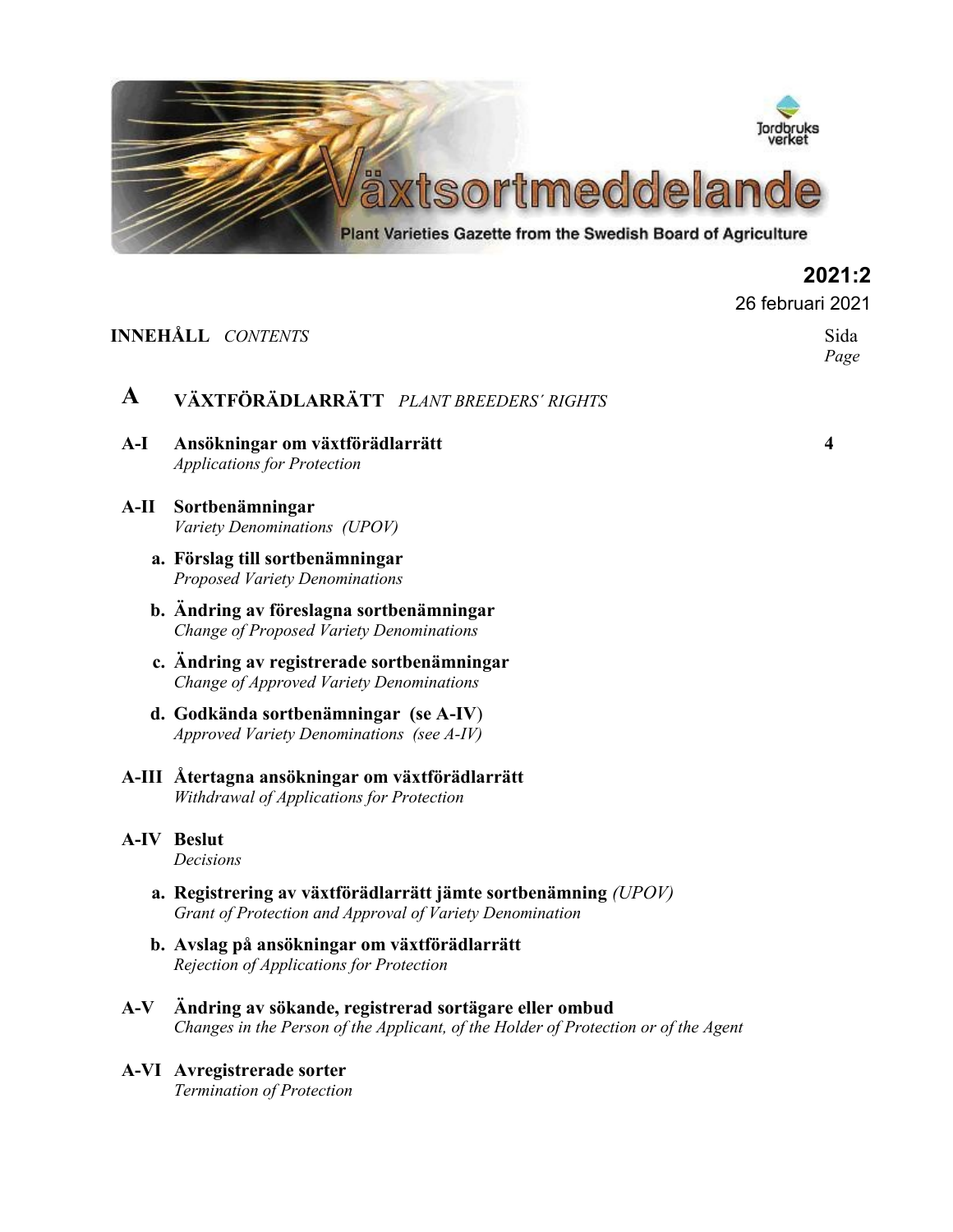- **B SORTLISTAN** *NATIONAL LIST*
- **B-I Ansökningar om intagning i sortlistan 4** *Applications for Addition to the National List*
- **B-II Sortbenämningar** *Variety Denominations (UPOV)*
	- **a. Förslag till sortbenämningar** *Proposed Variety Denominations (N.B. the date for objections)*
	- **b. Ändring av föreslagna sortbenämningar** *Change of Proposed Variety Denominations*
	- **c. Ändring av godkända sortbenämningar** *Change of Approved Variety Denominations*
	- **d. Godkända sortbenämningar (se B-IV**) *Approved Variety Denominations (see B-IV)*

#### **B-III Återtagna ansökningar om intagning i sortlistan 7** *Withdrawal of Applications for Addition to the National List*

- **B-IV Beslut** *Decisions*
	- **a. Godkännande för intagning i sortlistan jämte sortbenämning 8** *Acceptance for Addition to the National List and Approval of Variety Denomination*
		- **b. Förnyat godkännande av sorter på sortlistan** *Renewal of Acceptance of Varieties in the National List*
		- **c. Förlängd saluföringsperiod** *Market Extension*
		- **d. Avslag på ansökningar om intagning i sortlistan** *Rejection of Applications for Addition to the National List*

### **B-V Ändring av sökande, upprätthållare eller ombud** *Changes in the Person of the Applicant, of the Maintainer or of the Agent*

- **a. Ändring av sökande** *Changes in the Person of the Applicant*
- **b. Ändring av upprätthållare** *Changes in the Person of the Maintainer*
- **c. Ändring av ombud** *Changes in the Person of the Agent*
- **B-VI Sorter avförda ur sortlistan 9** *Deletion from the National List*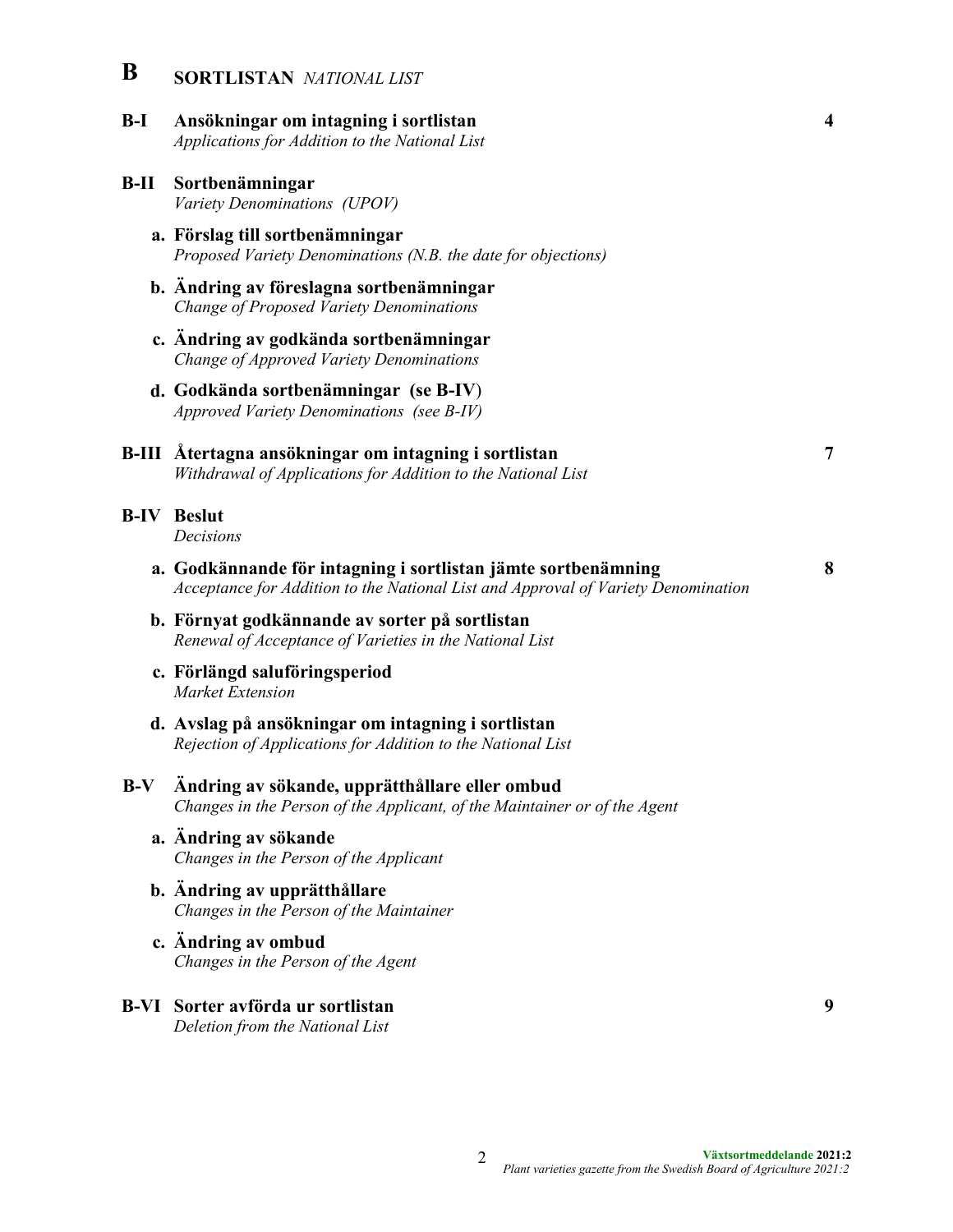# **RÄTTELSER 9**

*CORRECTIONS*

| <b>ADRESSFÖRTECKNING</b><br><i>ADDRESS LIST</i> | 10 |
|-------------------------------------------------|----|
| <b>INFORMATION</b><br><i><b>INFORMATION</b></i> |    |

**Växtsortmeddelande 2021:2** *Plant varieties gazette from the Swedish Board of Agriculture 2021:2* 3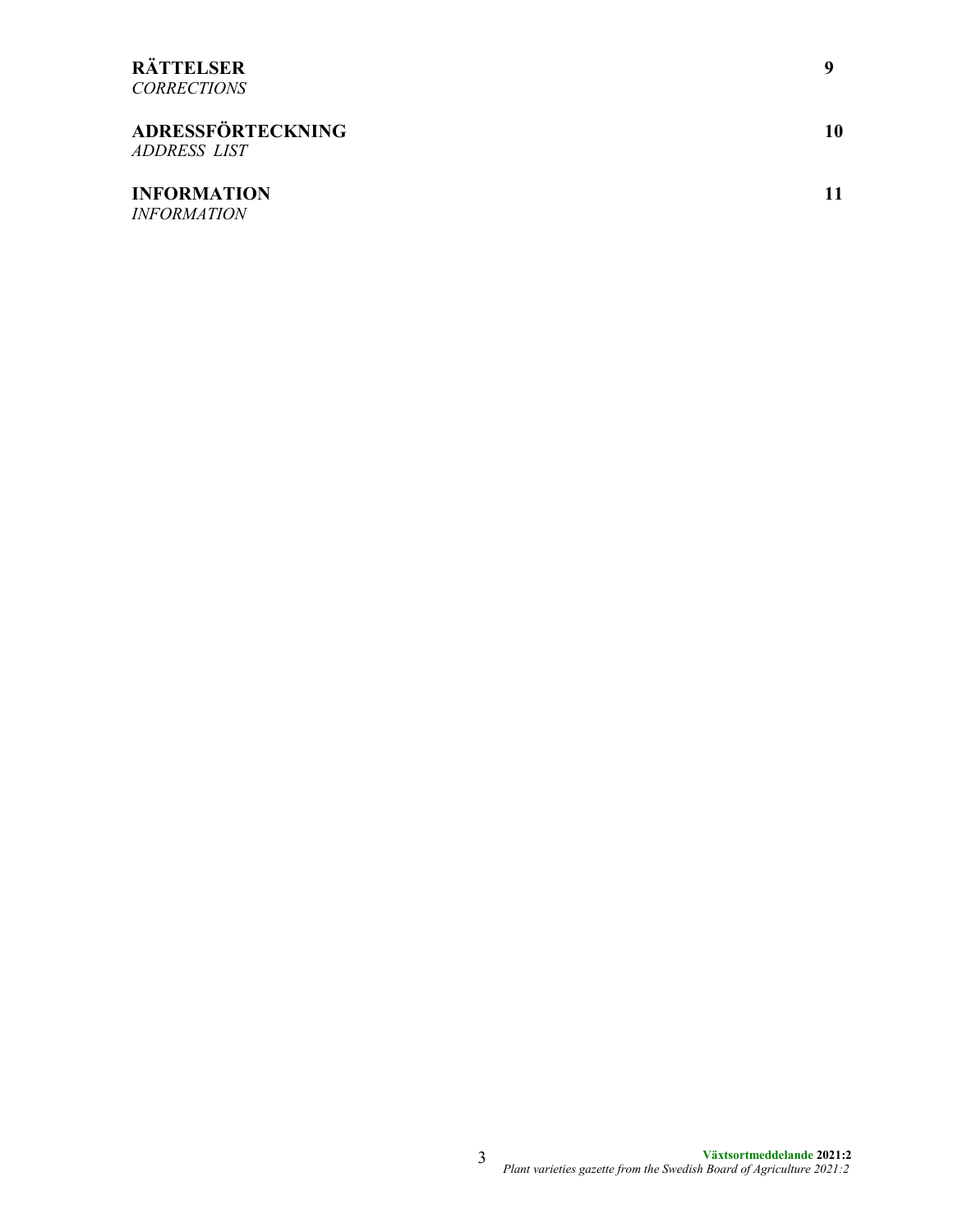# **A VÄXTFÖRÄDLARRÄTT**

# **A-I ANSÖKNINGAR OM VÄXTFÖRÄDLARRÄTT**

 *APPLICATIONS FOR PLANT BREEDERS´ RIGHTS*

| Ansökningsnr           | a) Sökande          | Sortbenämning         |
|------------------------|---------------------|-----------------------|
| Datum för ansökan      | b) Ombud            | och/eller prel.       |
|                        | c) Förädlare        | beteckning            |
| <i>Application No.</i> | a) Applicant        | Denomination          |
| Date                   | b) Agent c) Breeder | and/or Breeder's ref. |

**Korn tvårads** *2-row barley**(Hordeum vulgare* L*.)*

| 12406      | a) Lantmännen ek för | -      |
|------------|----------------------|--------|
| 2021-01-27 |                      | $Y-Y3$ |

### **Invändning mot en ansökan ska ha kommit in till Jordbruksverket senast den 26 april 2021 Invändning ska göras skriftligen.**

*Objection to an application must be in the hands of the Swedish Board of Agriculture not later than 26 April, 2021. Objection should be made by written representation.* 

# **B SORTLISTAN**

# **B-I ANSÖKNINGAR OM INTAGNING I SORTLISTAN**

*APPLICATIONS FOR ADDITION TO THE NATIONAL LIST*

#### **a) Sorter, ej bevarandesorter**

*Varieties, not Conservation Varieties*

| Ansökningsnr           | Beslutsdatum a) Sökande |              | Preliminär       | Sortbenämning |
|------------------------|-------------------------|--------------|------------------|---------------|
|                        |                         | b) Ombud     | beteckning       |               |
|                        |                         | a) Applicant | <i>Breeder's</i> |               |
| <i>Application No.</i> | Date                    | b) Agent     | reference        | Denomination  |

## **LANTBRUKSVÄXTER** *AGRICULTURAL SPECIES*

**01. Sockerbeta** *Sugar beet (Beta vulgaris* L.*)*

| 12505 | 2021-02-19 a) KWS Saat SE &co 0K028 |  |
|-------|-------------------------------------|--|
|       | KGaA                                |  |
|       | b) KWS Scandinavia                  |  |
|       | A/S                                 |  |
| 12506 | 2021-02-19 a) KWS Saat SE &co 0K029 |  |
|       | KGaA                                |  |
|       | b) KWS Scandinavia                  |  |
|       | A/S                                 |  |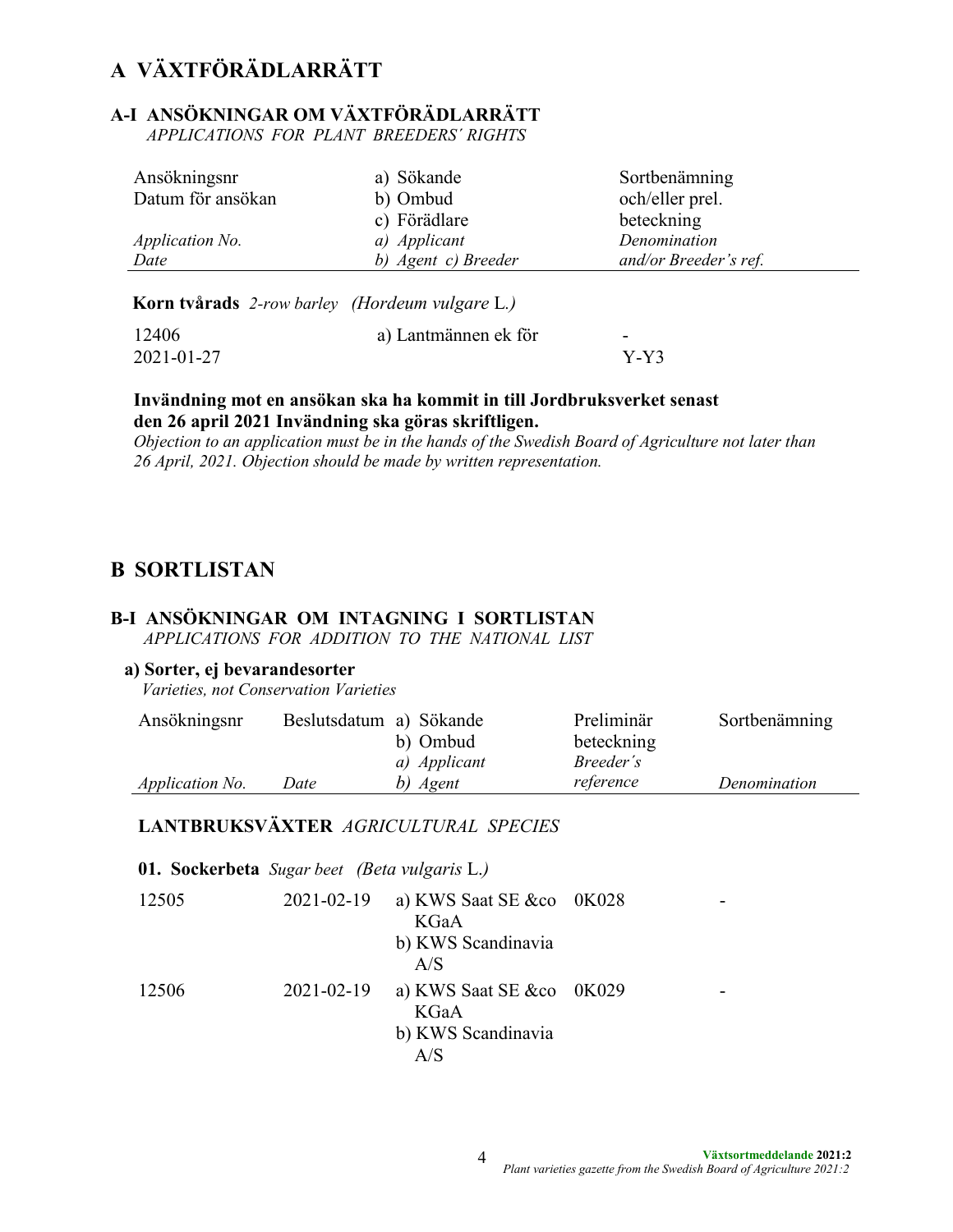| Ansökningsnr    | Beslutsdatum a) Sökande | b) Ombud<br>a) Applicant                                       | Preliminär<br>beteckning<br>Breeder's | Sortbenämning |
|-----------------|-------------------------|----------------------------------------------------------------|---------------------------------------|---------------|
| Application No. | Date                    | b) Agent                                                       | reference                             | Denomination  |
| 12507           | 2021-02-19              | a) KWS Saat SE &co<br><b>KGaA</b><br>b) KWS Scandinavia<br>A/S | 1K073                                 |               |
| 12508           | 2021-02-19              | a) KWS Saat SE &co<br><b>KGaA</b><br>b) KWS Scandinavia<br>A/S | 1K081                                 |               |
| 12509           | 2021-02-19              | a) KWS Saat SE &co<br><b>KGaA</b><br>b) KWS Scandinavia<br>A/S | 1K084                                 |               |
| 12510           | 2021-02-19              | a) KWS Saat SE &co<br><b>KGaA</b><br>b) KWS Scandinavia<br>A/S | 1K085                                 |               |
| 12511           | 2021-02-19              | a) KWS Saat SE &co<br>KGaA<br>b) KWS Scandinavia<br>A/S        | 1K086                                 |               |
| 12512           | 2021-02-19              | a) KWS Saat SE &co<br>KGaA<br>b) KWS Scandinavia<br>A/S        | 1K087                                 |               |
| 12513           | 2021-02-19              | a) KWS Saat SE &co<br>KGaA<br>b) KWS Scandinavia<br>A/S        | 1K088                                 |               |
| 12514           | 2021-02-19              | a) KWS Saat SE &co<br>KGaA<br>b) KWS Scandinavia<br>A/S        | 1K091                                 |               |
| 12515           | 2021-02-19              | a) KWS Saat SE &co<br>KGaA<br>b) KWS Scandinavia<br>A/S        | 1K104                                 |               |
| 12516           | 2021-02-19              | a) KWS Saat SE &co<br>KGaA<br>b) KWS Scandinavia<br>A/S        | 1K107                                 |               |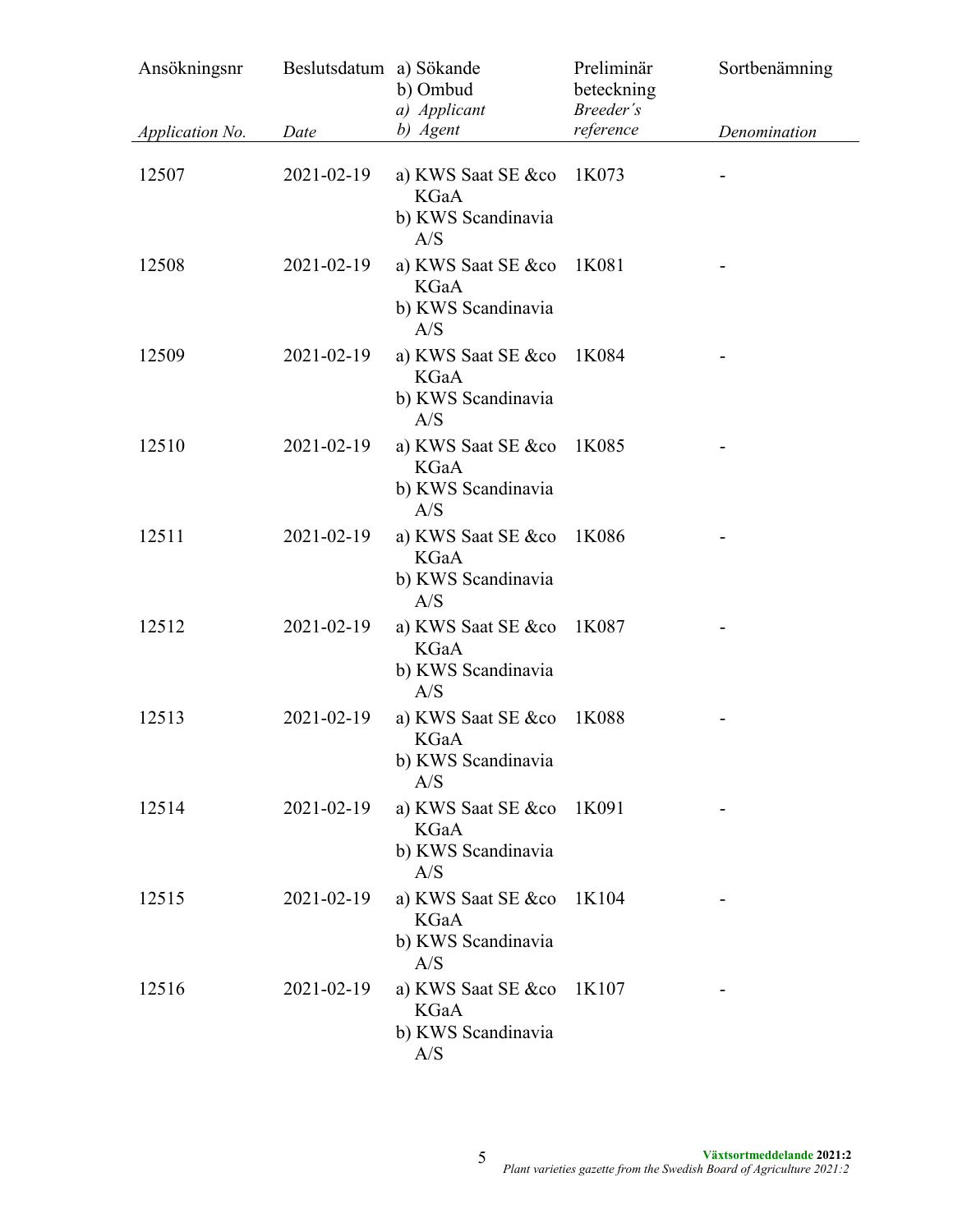| Ansökningsnr                           | Beslutsdatum a) Sökande | b) Ombud<br>a) Applicant                                               | Preliminär<br>beteckning<br>Breeder's | Sortbenämning |
|----------------------------------------|-------------------------|------------------------------------------------------------------------|---------------------------------------|---------------|
| Application No.                        | Date                    | b) Agent                                                               | reference                             | Denomination  |
| 12517                                  | 2021-02-19              | a) KWS Saat SE $&co$ 1K112<br><b>KGaA</b><br>b) KWS Scandinavia<br>A/S |                                       |               |
| 12518                                  | 2021-02-19              | a) KWS Saat SE &co<br><b>KGaA</b><br>b) KWS Scandinavia<br>A/S         | 1K115                                 |               |
| 12519                                  | 2021-02-19              | a) KWS Saat SE &co<br><b>KGaA</b><br>b) KWS Scandinavia<br>A/S         | 1K120                                 |               |
| 12520                                  | 2021-02-19              | a) KWS Saat SE &co<br><b>KGaA</b><br>b) KWS Scandinavia<br>A/S         | 1K127                                 |               |
|                                        |                         | 97.1. Korn tvårads 2-row barley (Hordeum vulgare L.)                   |                                       |               |
| 12405                                  | 2021-02-08              | a) Lantmännen ek för Y-Y3                                              |                                       |               |
| 105. Vete Wheat (Triticum aestivum L.) |                         |                                                                        |                                       |               |
| 12551                                  | 2021-02-22              | a) KWS Lochow<br>GmbH<br>b) KWS Scandinavia<br>A/S                     | KW 636-2-19                           |               |
| 12555                                  | 2021-02-22              | a) KWS Lochow<br>GmbH<br>b) KWS Scandinavia<br>A/S                     | KW 836-3-19                           |               |

**Invändning mot en ansökan ska ha kommit in till Jordbruksverket senast den 26 april 2021. Invändning ska göras skriftligen.**

*Objection to an application must be in the hands of the Swedish Board of Agriculture not later than 26 April, 2021. Objection should be made by written representation.*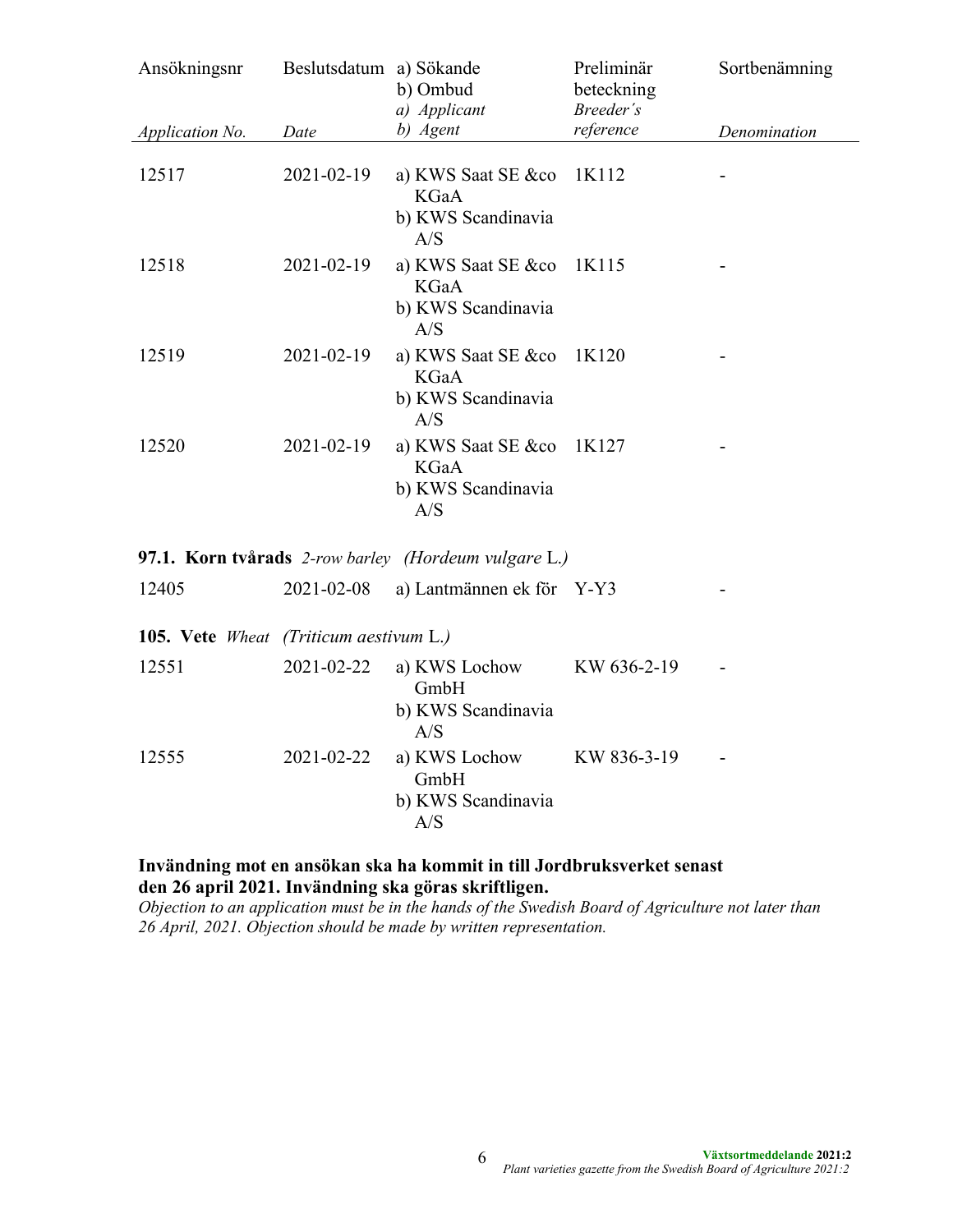# **B-III ÅTERTAGNA ANSÖKNINGAR OM INTAGNING I SORTLISTAN**

*WITHDRAWAL OF APPLICATIONS FOR ADDITION TO THE NATIONAL LIST*

### **a) Sorter, ej bevarandesorter**

*Varieties, not Conservation Varieties*

| Ansökningsnr           | Sökande   | Benämning        | Datum för beslut |
|------------------------|-----------|------------------|------------------|
|                        |           | Prel. beteckning | om avskrivning   |
|                        |           | Denomination     | Date of decision |
| <i>Application No.</i> | Applicant | Breeder's ref.   | on withdrawal    |

# **LANTBRUKSVÄXTER** *AGRICULTURAL SPECIES*

| <b>01. Sockerbeta</b> Sugar beet (Beta vulgaris L.) |                                                      |                                   |                  |
|-----------------------------------------------------|------------------------------------------------------|-----------------------------------|------------------|
| 11493                                               | Strube D&S GmbH                                      | ST1220050                         | 2021-02-09       |
| 11494                                               | Strube D&S GmbH                                      | ST1220074                         | 2021-02-09       |
| 11497                                               | Strube D&S GmbH                                      | ST1520073                         | 2021-02-09       |
| 11521                                               | KWS Saat SE & Co.<br>KGaA                            | 0K006                             | 2021-02-19       |
| 11525                                               | KWS Saat SE & Co.<br>KGaA                            | 0K025                             | 2021-02-19       |
| 11526                                               | KWS Saat SE & Co.<br>KGaA                            | 0K027                             | 2021-02-19       |
| 11530                                               | KWS Saat SE & Co.<br>KGaA                            | 0K044                             | 2021-02-19       |
| 11531                                               | KWS Saat SE & Co.<br>KGaA                            | 0K047                             | 2021-02-19       |
| 11574                                               | KWS Saat SE & Co.<br>KGaA                            | <b>Smart Latoria KWS</b><br>9K903 | 2021-02-19       |
| 11536                                               | KWS Saat SE & Co.<br>KGaA                            | 9K945                             | 2021-02-19       |
| 95. Havre Oat (Avena sativa L.)                     |                                                      |                                   |                  |
| 11681                                               | Nordsaat Saatzucht<br>GmbH                           | Nord 16/1417/1                    | $2021 - 02 - 24$ |
|                                                     | 97.1. Korn tvårads 2-row barley (Hordeum vulgare L.) |                                   |                  |
| 11683                                               | Sejet Planteforædling<br>I/S                         | SJ 191404                         | 2021-02-24       |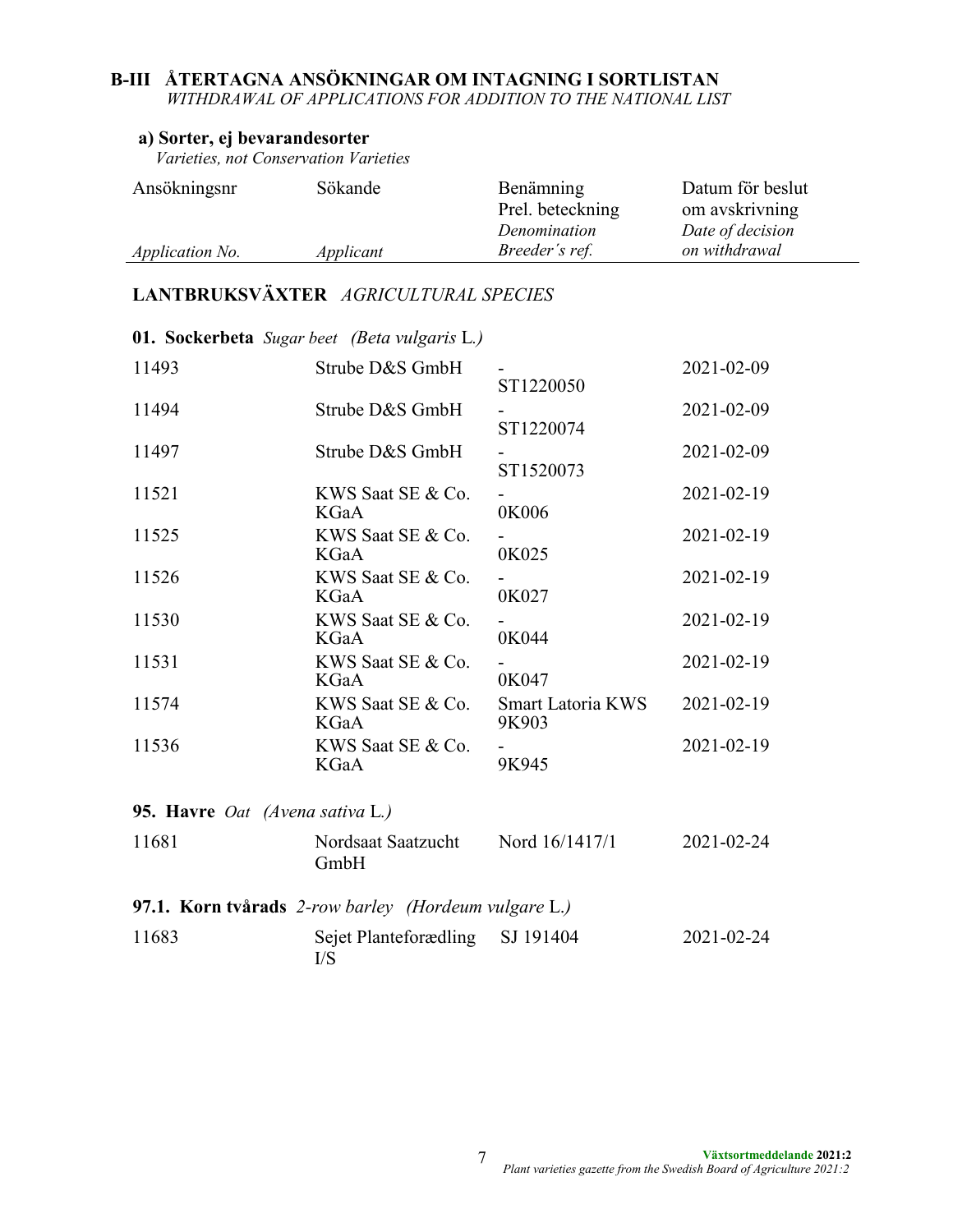### **B-IV BESLUT** *DECISIONS*

#### **a.ii. Godkännande för intagning i sortlistan jämte sortbenämning, bevarandesorter**

*Acceptance for Addition to the National List and Approval of Variety Denomination, Conservation Varieties*

| Benämning    | Synonymer | Accessionsnr           | a) Upprätthållare | Datum för        |
|--------------|-----------|------------------------|-------------------|------------------|
|              |           | Ansöknings nr.         | b) Representant   | godkännande      |
|              |           | <i>Accession No.</i>   | a) Maintainer     |                  |
| Denomination | Synonym   | <i>Application No.</i> | b) Agent          | Date of addition |

# **LANTBRUKSVÄXTER** *AGRICULTURAL SPECIES*

|                 | <b>54.</b> Art Field pea (Pisum sativum L. (partim.)) |                    |                        |            |
|-----------------|-------------------------------------------------------|--------------------|------------------------|------------|
| <b>Boltjärn</b> | -                                                     | NGB103488<br>12474 | a) Agneta<br>Börjesson | 2021-02-19 |
| Pålsbo          | Hedesunda                                             | NB17877<br>12476   | a) Agneta<br>Börjesson | 2021-02-19 |

#### **a.iii. Godkännande för intagning i sortlistan jämte sortbenämning, amatörsorter**

 *Acceptance for Addition to the National List and Approval of Variety Denomination, Varieties developed for growing under particular conditions*

| Benämning    | Synonymer | Accessionsnr           | a) Upprätthållare | Datum för        |
|--------------|-----------|------------------------|-------------------|------------------|
|              |           | Ansöknings nr.         | b) Representant   | godkännande      |
|              |           | <i>Accession No.</i>   | a) Maintainer     |                  |
| Denomination | Synonym   | <i>Application No.</i> | b) Agent          | Date of addition |

# **KÖKSVÄXTER** *VEGETABLE SPECIES*

| Sörmländsk | $\overline{\phantom{0}}$ | NGB14640          | a) Agneta | $2021 - 02 - 18$ |
|------------|--------------------------|-------------------|-----------|------------------|
| bönärt     |                          | 12472             | Börjesson |                  |
| Nybyggerud | $\overline{\phantom{0}}$ | NGB17840<br>12477 | a) Agneta | $2021 - 02 - 18$ |
|            |                          |                   | Börjesson |                  |

### **28.1. Märgärt** *Wrinkled pea group (Pisum sativum* L. (partim.)*)*

### **28.2. Spritärt** *Round pea group (Pisum sativum* L. (partim.)*)*

| Gotländsk blåärt - | NGB11760 | a) Agneta | $2021 - 02 - 18$ |
|--------------------|----------|-----------|------------------|
|                    | 12478    | Börjesson |                  |

|                                   |                                                     | 28.1. Sockerärt Sugar pea group (Pisum sativum L. (partim.)) |                                |
|-----------------------------------|-----------------------------------------------------|--------------------------------------------------------------|--------------------------------|
| $\lambda$ , $\lambda$ , $\lambda$ | $\mathbf{H} = \mathbf{I} - \mathbf{I} - \mathbf{I}$ | $\mathbf{M}\cap\mathbf{D}$ 11750                             | $\mathcal{D} \cap \mathcal{D}$ |

| Arvidsjaur | Hedenäset | NGB11750 | a) Agneta | 2021-02-18 |
|------------|-----------|----------|-----------|------------|
|            |           | 12475    | Börjesson |            |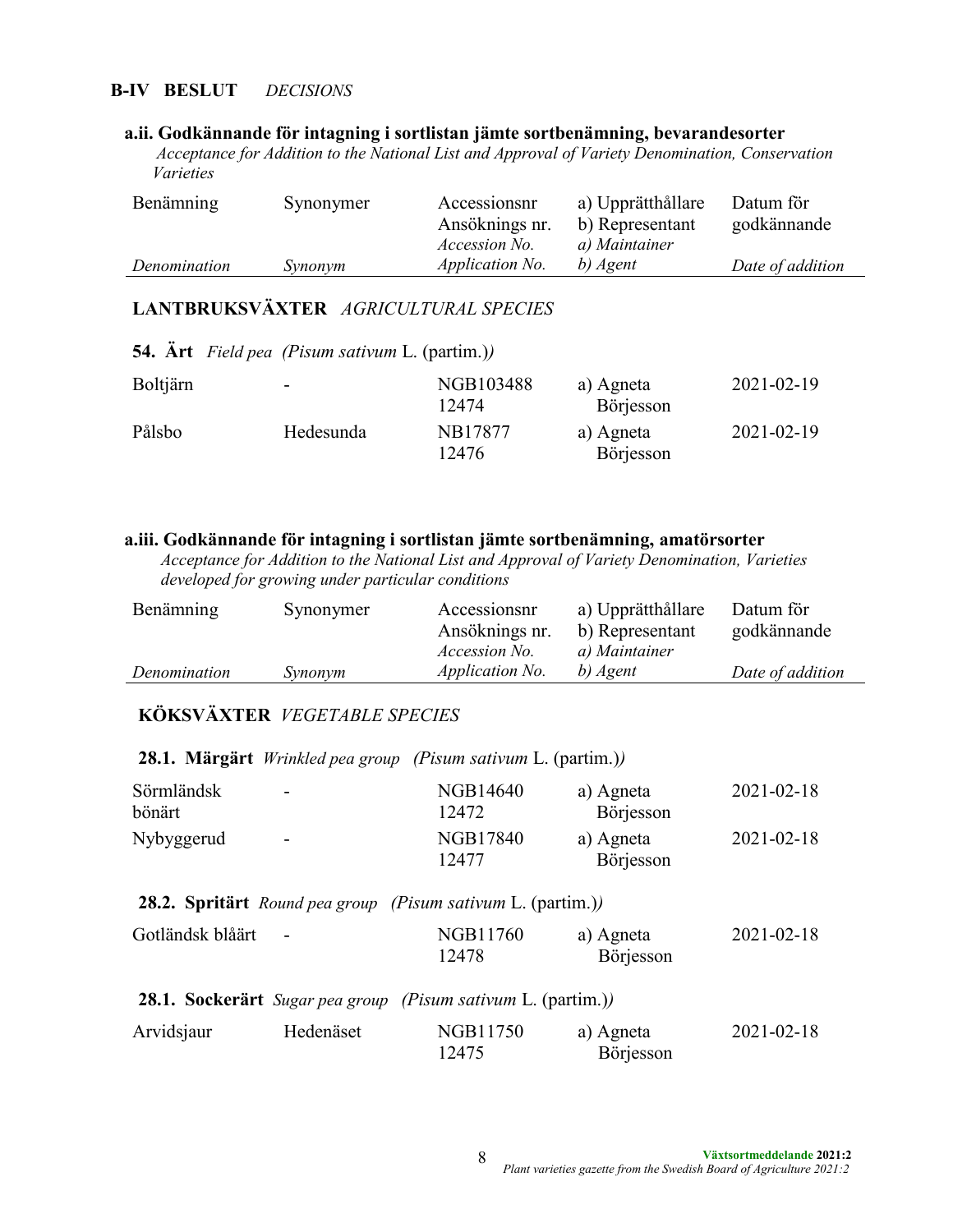### **B-VI SORTER AVFÖRDA UR SORTLISTAN**

*DELETION FROM THE NATIONAL LIST*

| Sort    | Ansökningsnr           | Upprätthållare    | Jatum            |
|---------|------------------------|-------------------|------------------|
| Variety | <i>Application No.</i> | <i>Maintainer</i> | Date of deletion |
|         |                        |                   |                  |

# **LANTBRUKSVÄXTER** *AGRICULTURAL SPECIES*

#### **01. Sockerbeta** *Sugar beet (Beta vulgaris* L.*)*

| Cactus  | AR 3234 | SESVanderhave<br>NV/SA        | 2021-02-09 |
|---------|---------|-------------------------------|------------|
| Kristel | AR 3338 | <b>SESVanderhave</b><br>NV/SA | 2021-02-09 |
| Bali    | AR 3539 | SESVanderhave<br>NV/SA        | 2021-02-09 |
| Maldive | AR 3542 | <b>SESVanderhave</b><br>NV/SA | 2021-02-09 |
| Kudu    | AR 3547 | SESVanderhave<br>NV/SA        | 2021-02-09 |
| Tuvalu  | AR 3550 | SESVanderhave<br>NV/SA        | 2021-02-09 |
| Emerald | AR 3553 | SESVanderhave<br>NV/SA        | 2021-02-09 |

### **RÄTTELSER** *CORRECTIONS*

#### **Växtsortmeddelande 2021:1/**

*Gazette from the Swedish Board of Agriculture 2021:1*

Sidan 3 / *Page 3* Ansökningar om växtförädlarrätt / *Applications for plant breeders' rights* Datum för alla ansökningar ska vara 2021-01-08./ *Application Date for all the applications should be 2021-01-08.*

Förslag till sortbenämningar / *Proposed Variety Denominations* Datum för alla förslag ska vara 2021-01-08./ *Date for all proposals should be 2021-01-08.*

Sidan 5 / *Page 5* Ansökningar om intagning i sortlistan / *Applications for addition to the national list*  Beslutsdatum för korn tvårads SC 17-2760 och SCW 18-4618 ska vara 2021-01-08 / *Date for 2 row barley SC 17-2760 and SCW 18-4618 should be 2021-01-08.*

Beslutsdatum för korn sexrads SWA 17525 (Assar), SWA 17560 (Alice) och SWA 17575 (Arvid) ska vara 2021-01-08 / *Date for 6-row barley SWA 17525 (Assar), SWA 17560 (Alice) och SWA 17575 (Arvid) should be 2021-01-08.*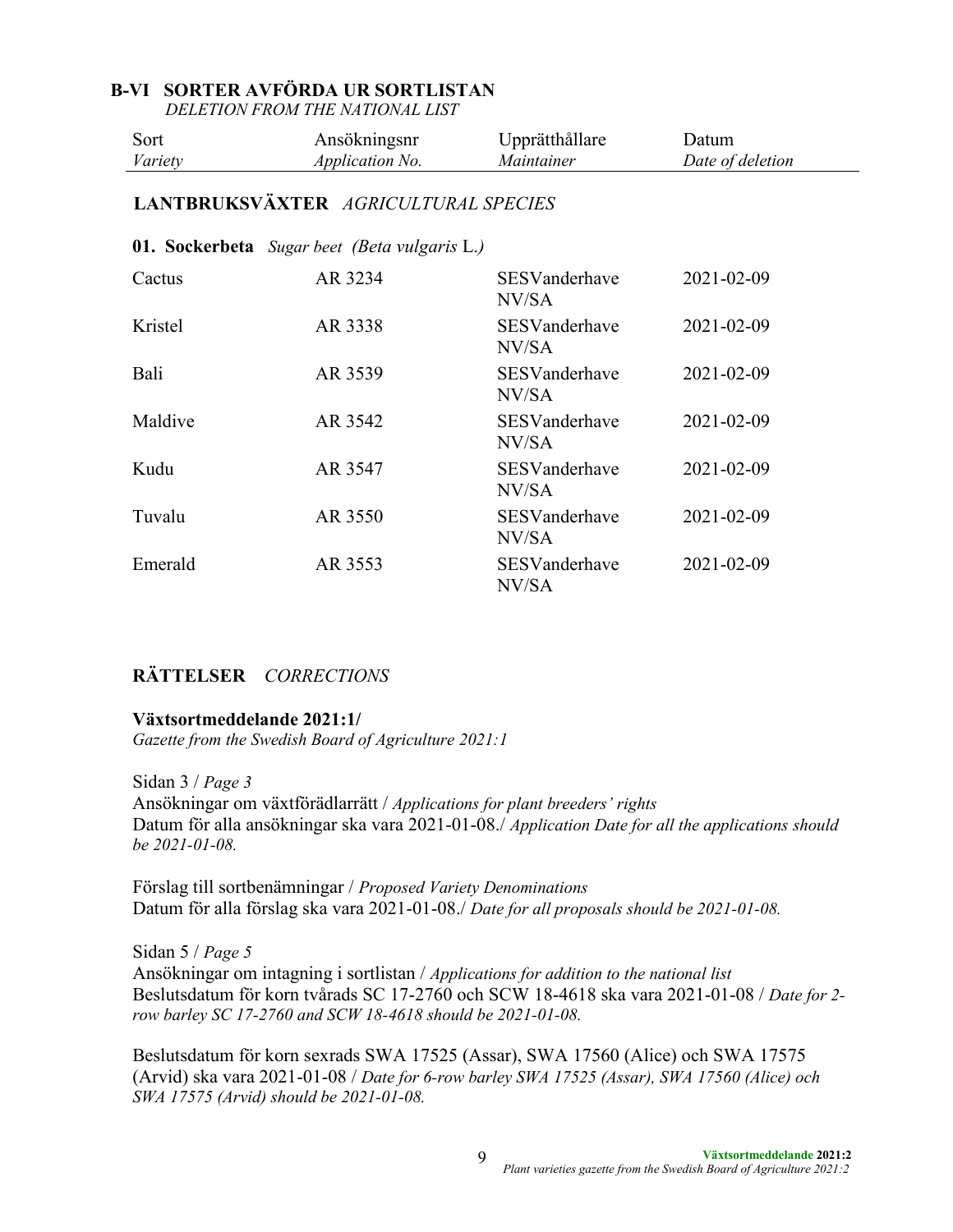# **ADRESSFÖRTECKNING**

*ADDRESS LIST*

Agneta Börjesson, Lindesberg Säby 119, 744 95 Vittinge KWS Lochow GmbH, Ferdinand-von-Lochow-Strasse 5, DE-29303 Bergen, Tyskland KWS SAAT SE & Co. KGaA, Postfach 1463, DE-37555 Einbeck, Tyskland KWS Scandinavia A/S, Box 185, Knästorp, 245 22 Staffanstorp KWS Scandinavia A/S, Lysholt Allé 10, DK-7100 Vejle, Danmark Lantmännen ek för, Onsjövägen 13, 268 81 Svalöv Nordsaat Saatzucht GmbH, Böhnshauser Strasse 1, DE-38895 Langenstein, Tyskland Scandinavian Seed AB, Box 840, 531 16 Lidköping Sejet Planteforædling I/S, Nörremarksvej 67, DK-8700 Horsens, Danmark SESVanderHave International B.V., Hans Möllersvej 2, DK-4900 Nakskov, Danmark SESVanderhave NV/SA, Industriepark no 15, BE-3300 Tienen, Belgien Strube D&S GmbH, Hauptstrasse 1, DE-38387 Söllingen, Tyskland